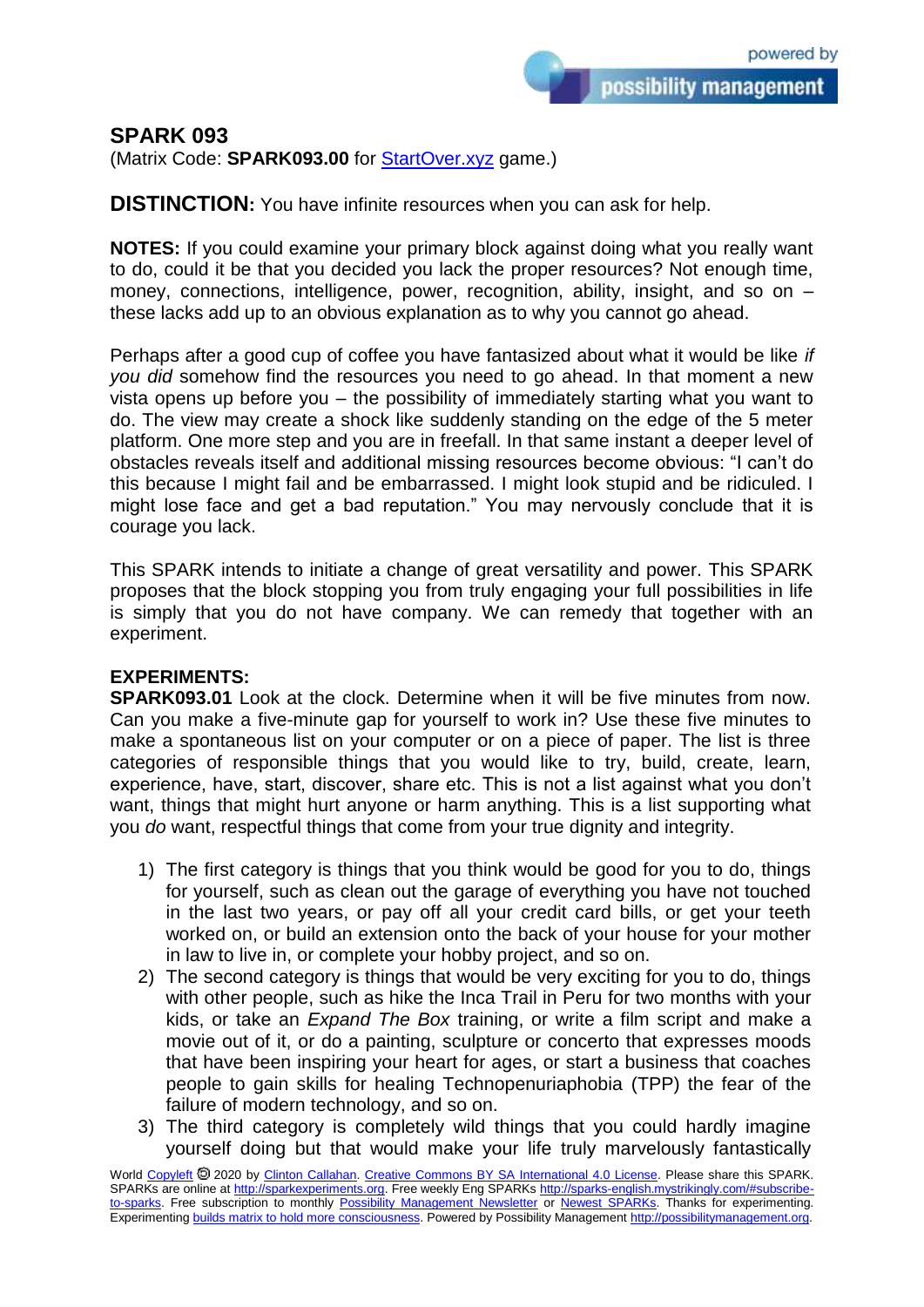worth living if you got to do them, things that make a difference for mankind, such as start a new sustainable human culture based on the understanding that we live in a closed system ecology, or create a cure for child abuse, or establish world peace, or bring the world's religions into communion, and so on. Fill in the blank on these. I have no idea what would turn you on. You do not have to explain yourself. You do not have to be reasonable at tall. Let your imagination fly. Play with this. Make sure you write at least three things in each category. Do not analyze or think much while making your list. Write what you write. Surprise yourself. You can always add, subtract or change things on this list whenever you want. We just need something to start with. This is your "amazing grace" list. Start now. You have just received amazing grace.

This list that you just made is private. It is yours alone. You are not going to show it to anybody. Nobody is going to test you on what you wrote. Let us make a secret agreement. The secret agreement is to glance through your list of three categories and to circle or mark one item from each of your three categories. Our agreement is that from now on, for the rest of our lives, we will work together to make these things happen.

If you agree to this secret agreement, then you and I have just started three projects. Not more. Not less. Three. And no matter what your present circumstances are, you keep it in the back of your mind that you are also involved in doing these three projects even if it does not look like it. These are continuous parallel background projects. You are doing them always and already no matter what else you are doing – no matter when it was that you made the last practical effort to move them forward. The fact that you accomplish these things or do not accomplish these things is not what matters. What matters is that we have this secret agreement between us, you and I, that you are working on all of the other things in your life *so as* to be accomplishing one each of the things in your three categories. For example, you wake up in the morning and you take a shower and brush your teeth *so as* to accomplish the things from your amazing grace list. It is what moves you. You take out the garbage and drive to work *so as* to accomplish the things from your amazing grace list. Now that we have this agreement – provided, that is, that you agreed to the agreement – then it makes perfect sense that of course you must do the other things of your life also because they need to be done, but you are doing them *so that* you can accomplish one of each category of the things on your list.

If you have decided to make this secret agreement then we can continue. Think about how is it for you if someone else asks you for help. First you might scan the person to see if they would actually make use of the help that you would give them. Your help is worthwhile. Can they actually make use of what you would offer? If you put your name behind their efforts would your name stay in good standing? Your assessment would be more positive if you knew that the person was not living in a fantasy world, if what they were asking you to help them with was a life-long endeavor for them rather than just a temporary euphoric mood swing. You would be more inclined to add your energy to what they were doing if you knew they were really committed to the project and were going to keep trying to make it happen

World [Copyleft](https://en.wikipedia.org/wiki/Copyleft) <sup>®</sup> 2020 by [Clinton Callahan.](http://clintoncallahan.mystrikingly.com/) [Creative Commons BY SA International 4.0 License.](https://creativecommons.org/licenses/by-sa/4.0/) Please share this SPARK. SPARKs are online at [http://sparkexperiments.org.](http://sparks-english.mystrikingly.com/) Free weekly Eng SPARKs [http://sparks-english.mystrikingly.com/#subscribe](http://sparks-english.mystrikingly.com/#subscribe-to-sparks)[to-sparks.](http://sparks-english.mystrikingly.com/#subscribe-to-sparks) Free subscription to monthly [Possibility Management Newsletter](https://possibilitymanagement.org/news/) or [Newest SPARKs.](https://www.clintoncallahan.org/newsletter-1) Thanks for experimenting. Experimentin[g builds matrix to hold more consciousness.](http://spaceport.mystrikingly.com/) Powered by Possibility Managemen[t http://possibilitymanagement.org.](http://possibilitymanagement.org/)